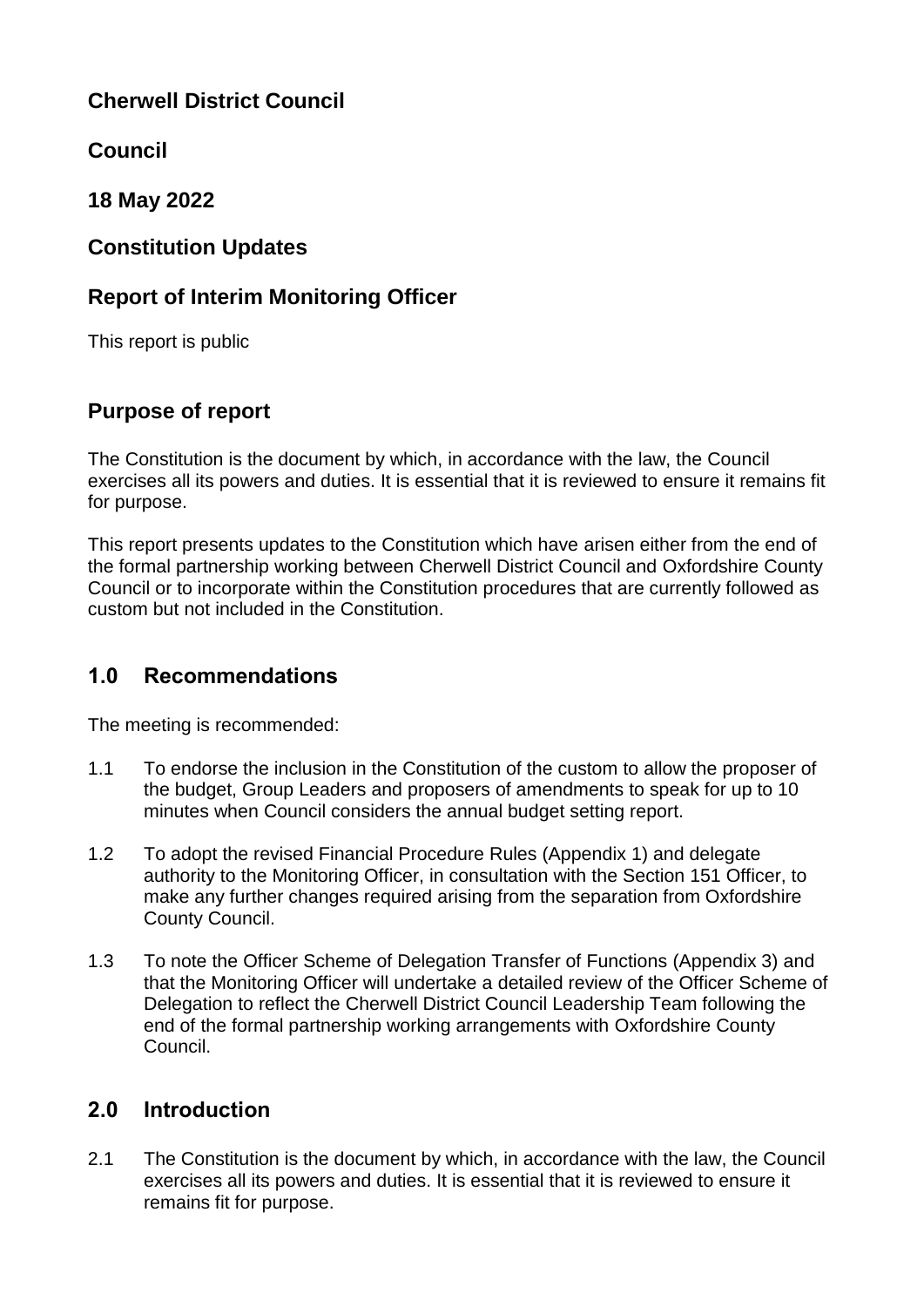2.2 The Monitoring Officer is responsible for assessing the effectiveness of the constitution and recommending changes in the light of legislation or best practice. The Monitoring Officer may make factual changes to the Constitution as necessary in order to ensure that the Constitution complies, and keeps up to date, with the law. Any significant proposed amendments to this Constitution shall be agreed by Council.

## **3.0 Report Details**

- 3.1 A resolution of the 2020 Constitution review was that an annual review of the Constitution be introduced whereby, the Overview and Scrutiny Committee would consider and make recommendations to Full Council for agreement,. The annual review would also include notice of any changes required by law.
- 3.2 The annual review was due to commence in early 2022, however the decisions of Cherwell District Council and Oxfordshire County Council (OCC) to formally terminate the formal partnership working arrangements between the two councils has impacted the review.
- 3.3 At the 7 February 2022 Extraordinary Council meeting, an interim Monitoring Officer was appointed and given delegated authority to undertake a review of the existing Scheme of Delegation to ensure that decision making is both effective and efficient. The interim Monitoring Officer was also delegated responsibility to undertake amendments to the Council's Constitution to reflect the resolutions arising from the report regarding the termination of the s.113 partnership with OCC.
- 3.4 The delegations granted by Council do not however incorporate all areas that were agreed as the scope of the 2021/2022 annual Constitution review. There remains work to be done on the Contract Procedure Rules, Members' Planning Code of Conduct, Councillor call-in of planning applications, and the addition of Council budget debate speaking procedures. These will be presented to a future meeting of Council.

### **Council Debate as part of Budget Setting**

- 3.5 The rules of debate are set out at Section 4.22 of the Constitution. This includes limits on the length of speeches as follows: 5 minutes for the proposers of motions and proposers of amendments to motions and 3 minutes for all other speakers.
- 3.6 It is custom at Full Council when the budget is set for the following year for standing orders to be suspended in terms of the length of speeches for the proposer of the budget, Group Leaders and proposers of amendments with able to speak for up to 10 minutes. All other speakers remain limited to 3 minutes.
- 3.7 This custom is not currently included in the Constitution. For openness, transparency and clarify for Members, officers and the public, it is proposed to be incorporated into the Rules of Debate in the Constitution.

### **Financial Procedure Rules and Contract Procedure Rules**

3.8 The Financial Procedure Rules are set out at Part 21 of the Constitution. The current version was adopted in June 2020.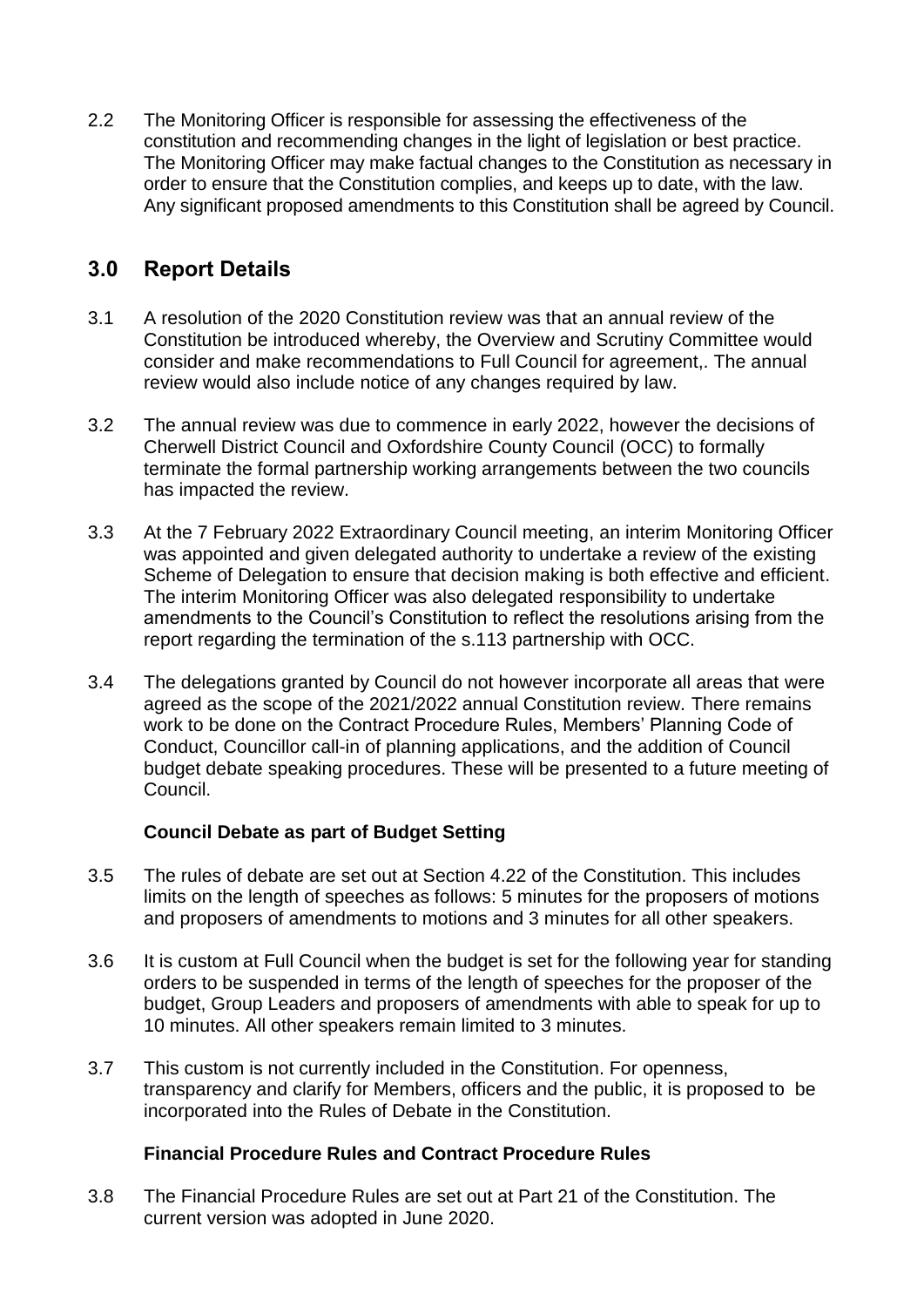- 3.9 The Financial Procedure Rules are part of the constitution and provide the framework for managing the financial affairs of Cherwell District Council. They apply to every Member and all staff and anyone acting on their behalf, including contractors.
- 3.10 The Interim Monitoring Officer and Section 151 Officer have reviewed the Financial Procedure Rules and updated to ensure they reflect the new Cherwell District Council management structure and are consistent with the delegations to Council, Executive, Committees and Officers.
- 3.11 The revised Financial Procedure Rules are attached at Appendix 1. A schedule of changes is attached at Appendix 2. It is proposed that delegated authority be granted to the Monitoring Officer, in consultation with the Section 151 Officer, to make any further changes arising as a result of the end of the formal partnership working arrangements between Cherwell District Council and Oxfordshire County Council.
- 3.12 The Financial Procedure Rules must be read with the Contract Procedure Rules which together provide a comprehensive framework for financial management of the Council.
- 3.13 The Contract Procedure Rules are set out at Part 22 of the Constitution. In light of the service review of the procurement function, which currently sits with Oxfordshire County Council, the Monitoring Officer and Section 151 Officer are continuing to review the Contract Procedure Rules. It is anticipated that an updated version will be submitted to the July meeting of Council.

### **Officer Scheme of Delegation – Transfer of Functions**

- 3.14 The Officer Scheme of Delegation is set out at Part 3 of the Constitution and sets out the extent to which the powers and duties of the Council are delegated to officers under the Local Government Act 1972, the Local Government Act 2000 and all other powers enabling delegation to officers. It is adopted with the intention of giving a streamlined, clear and simple decision-making process.
- 3.15 The current published version of the Officer Scheme of Delegation does not reflect the revised Leadership Team agreed as a result of the end of the formal partnership working with Oxfordshire County Council.
- 3.16 The Officer Scheme of Delegation allows for a transfer of functions, whereby where the name of a post is changed, or its relevant functions become vested in a different post, any delegated powers possessed by the post shall be retained by the renamed post or transferred to the different post as the case may be. This includes any delegated powers vested in a post by resolution of the Council, the Executive or a Committee/Sub Committee. Where a Division is restructured, the Chief Executive has authority to re-allocate the delegated powers to other posts.
- 3.17 The Constitution requires that the use of this delegation is reported to Council. Appendix 3 sets out the transfer of functions and reallocation of delegated powers for Council to note.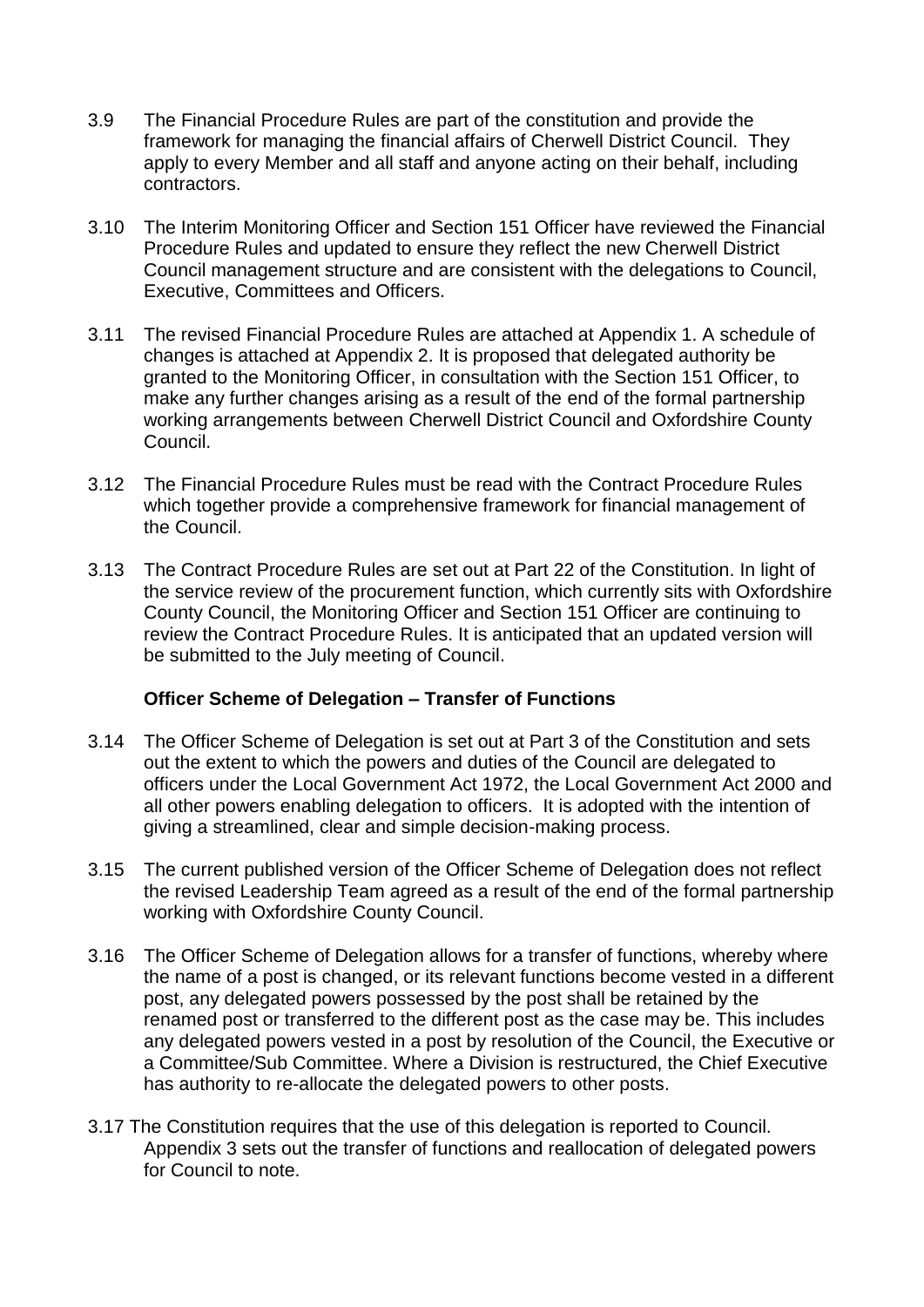3.18 An updated version of the Officer Scheme of Delegation will be published to reflect these changes. the Monitoring Officer will undertake a detailed review of the Officer Scheme of Delegation to reflect the Cherwell District Council Leadership Team following the end of the formal partnership arrangements with Oxfordshire County Council.

## **4.0 Conclusion and Reasons for Recommendations**

4.1 The Constitution is the document by which, in accordance with the law, the Council exercises all its powers and duties. It is essential that it is reviewed to ensure it remains fit for purpose.

## **5.0 Consultation**

None in the preparation of this report, however the Overview and Scrutiny Committee endorsed the areas for review at its meeting of 15 March 2022.

## **6.0 Alternative Options and Reasons for Rejection**

6.1 The following alternative options have been identified and rejected for the reasons as set out below.

Option 1: Not to adopt the agree the recommendations. This is not recommended as it is important that the Constitution is updated to reflect the changes arising from the end of the formal partnership working between Cherwell District Council and Oxfordshire County Council.

## **7.0 Implications**

### **Financial and Resource Implications**

7.1 There are no direct financial or resource implications arising from this report.

Comments checked by: Michael Furness, Assistant Director of Finance & Section 151 Officer, 01295 221845, [Michael.Furness@cherwell-dc.gov.uk](mailto:Michael.Furness@cherwell-dc.gov.uk)

### **Legal Implications**

7.2 The Council is required to have and to publish a Constitution and to keep it under review.

Comments checked by: Shahin Ismail, Interim Assistant Director Law, Governance & Democratic Services & Monitoring Officer, [shahin.ismail@cherwell-dc.gov.uk](mailto:shahin.ismail@cherwell-dc.gov.uk)

### **Risk Implications**

7.3 The risk of not making changes is that the decision-making of the authority, and its reputation as a business-like and transparent organisation suffers through a lack of challenge and development.